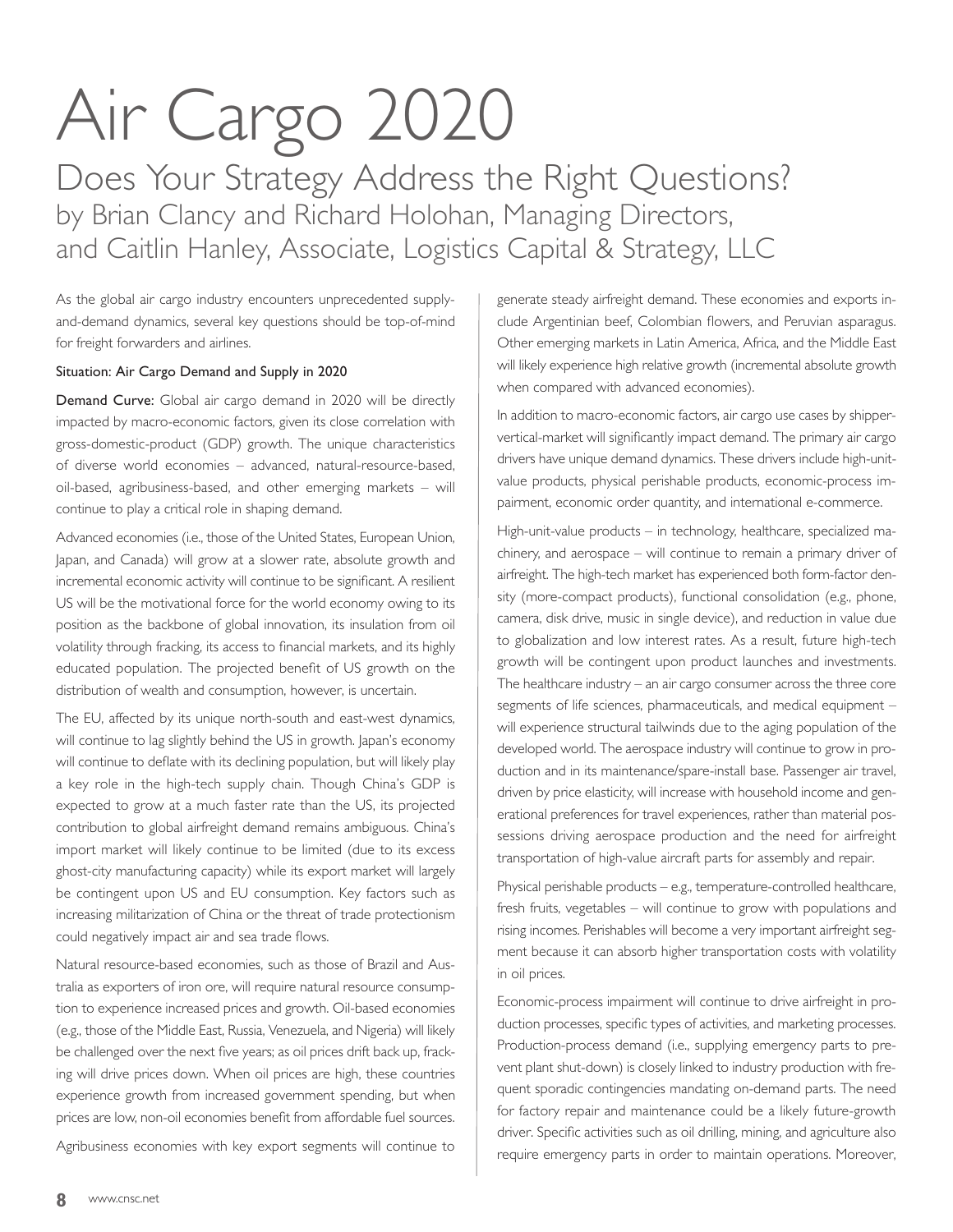marketing processes – e.g., samples for trade shows, inventory supplies following advertising campaigns, data/analytics – will continue to necessitate the timely availability of products and parts.

Economic order quantities (e.g., lot size) will also continue to mandate airfreight usage. For example, consumers ordering in smaller quantities will experience lot-size constraints in shipping options. If, for example, the quantity isn't great enough to fill the container, this will prompt the need for airfreight usage.

Finally, international e-commerce growth could likely be a catalyst for air cargo usage. In light of recent US, European, and Asian intra-regional e-commerce growth, the globalization of e-commerce could trigger the demand for a deferred intercontinental transportation service. Given the small lot size and relatively low product value of e-commerce purchases, accompanied by the consumer expectation of accelerated delivery, air cargo will likely emerge as the dominant transportation option. Moreover, a slow, fragile, and unpredictable sea-freight network affected by structural overcapacity, consolidation, and decelerated transit times makes airfreight an attractive choice for international e-commerce expansion.

**Supply Curve:** Belly capacity will continue to outpace freighter capacity as passenger air-travel demand grows and freighter orders remain at an all-time low. Passenger air travel, a price-elastic segment growing as a multiple of GDP, will continue to experience growth with more efficient airline operations, cheaper oil, and more fuel-efficient engines. The ratio of belly capacity per seat will continue to increase due to aircraft design.

Though belly capacity as a percentage of total capacity has increased, belly capacity has yet to exceed freighter total capacity and, simultaneously, has limitations. For example, the B777 belly accommodates only six to eight bottom-deck pallets, making it difficult for forwarders to achieve economies of scale when moving shipments in batches. The need for non-integrated freighters will continue to exist due to lot/shipment size, directionality, and seasonality.

A significant share of the freighter fleet (over 80%) is operated or economically controlled by one of the big three integrators – FedEx, UPS, and DHL. Chinese integrators and Amazon have also entered the market. Integrated carriers saw a resurgence of intra-regional network growth during the 2015 peak season, as the domestic portion of international-journey segments (DPIJ) composed nearly one-fifth of the US domestic market. In the near future, capacity among the integrated carriers will likely shrink, given that integrators will primarily augment fleets with the B777. The B747-400 series, released in 1993, is now over 20 years old, and the main non-express carriers purchasing 747s are Cathay Pacific, Korean Airlines, Qatar Airways, Emirates, Etihad, Silk Way Airways, and Air Bridge Cargo. Because B777s are ordered over B747-8s, the future supply curve will look different as the B747-400 retires and capacity shrinks.

Other key factors impacting supply are seasonality and directional trade imbalance. International seasonality for consumer products will likely continue to change as consumers order more efficiently. In addition, directional imbalance, which has historically been driven by China, could be affected by changes in China's export as a percentage of imports.

Supply-and-demand dynamics inevitability impact price formation. Barring fuel, prices usually increase as freighter capacity is needed. In regions where the demand curve matches the supply curve, prices will remain competitive. In lanes with excess capacity (e.g., North America to Asia), rates will decrease to absorb cost of backhaul.

## Implications for Freight Forwarders and Airlines

The evolving demand-and-supply dynamics of the global air cargo industry uniquely affect freight forwarders and airlines.

Freight Forwarders: Given that freight forwarding is a buy/sell-spread business optimized by consolidation-arbitrage mix, forwarders need state-of-the-art technology in order to maintain service levels and prevent customers from defecting to integrators. It is imperative that forwarders know their costs and invest in automation and analytics to effectively compete in the transforming supply/demand landscape. Due to industry trends, it is likely that shipment sizes that forwarders handle will decrease. In order to manage more transactions and smaller shipment sizes, forwarders will need to remain competitive on the handling size and keep costs low to service various HAWB and MAWB sizes. As the cost of technology decreases, forwarders should make critical investments in automation, IT, and analytics in order to better serve customers, manage costs, and preserve margins.

Airlines: Non-integrated carriers – network passenger carriers, lowcost carriers, mixed-fleet flag carriers, and all-cargo freighter carriers – will be impacted by fluctuations in supply and demand. Major network passenger carriers (i.e., Delta, American Airlines, and United) will need to make strategic investments to manage costs and improve efficiency. In addition to making IT investments to manage back-office costs, these airlines will need to invest in platforms to increase ground-handling efficiency (e.g., RFID and tracking technology with real-time information flows) to change the dynamics of air cargo handling. Furthermore, major network passenger carriers will need to effectively manage security posture and strategize for participation in a potential international e-commerce boom.

The major challenge for LCCs will be to determine how to increase participation in the global airfreight market without a hub-and-spoke network. In particular, the point-to-point segments that LCCs serve often do not generate significant air cargo demand as trucks are a competitive alternative on distance. In addition, physical cargo space is limited due to narrow-body belly capacity.